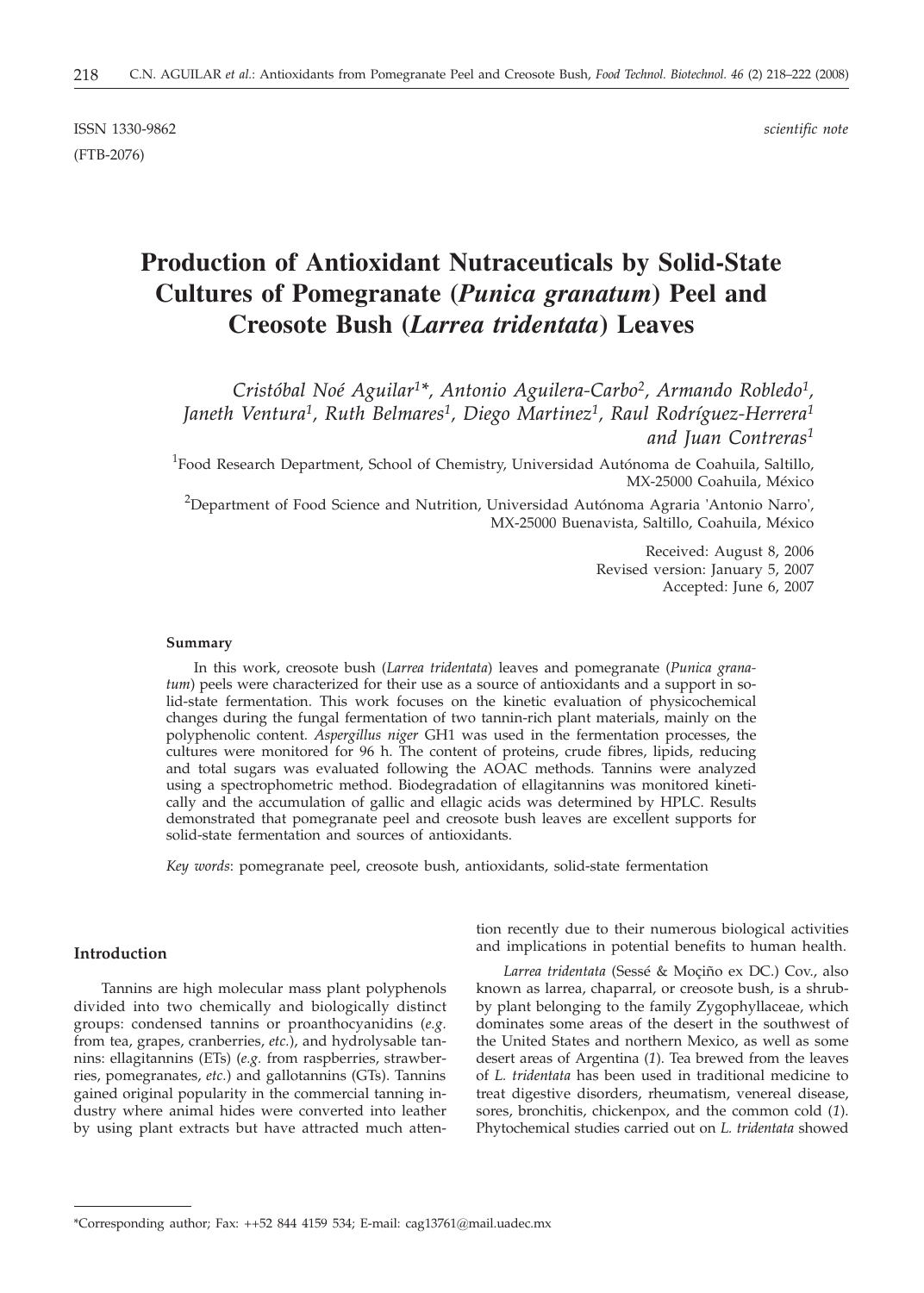that it contains a series of lignans (*2,3*), flavonoids (*4–6*), condensed tannins (*7*), triterpene saponins (*8*), and naphthoquinones (*9*). The extracts of the constituents of *L. tridentata* have been reported to possess antioxidant (*10*), anti-HIV (*11,12*), antimicrobial (*13*), enzyme inhibitory (*1*,*13*), antitumour (*13*), and antihyperglycemic (*9*) activities. The plant contains a powerful antioxidant nordihydroguaiaretic acid (NDGA) (*1*).

Pomegranate (*Punica granatum* L.) is grown mainly in the Near East, India, Spain (southeastern), Israel and the United States (California), and is of significant economic importance since the fruits are either consumed fresh or used commercially in the juice, jam and wine industries (*14,15*). Pomegranate husk is rich in ETs such as punicalagin and its isomers (2,3-hexahydroxydiphenoyl-4,6-gallagylglucose) (*14*), as well as smaller amounts of punicalin (4,6-gallagylglucose) (*15*), gallagic acid (GA) (*16*), ellagic acid (EA) (*17*) and EA-glycosides (hexoside, pentoside, rhamnoside, *etc*.) (*14–18*). These ETs are extracted in significant levels into the juice during industrial hydrostatic processing treatment of the whole fruits (*14*). Commercial pomegranate juices exhibit potent antioxidant properties that have been attributed to their high content of polyphenols including punicalagin, which can reach levels  $>2$  g/L juice, depending on the fruit cultivar and processing methods (*14,15*). Tannins have also been identified as the active antiatherosclerotic compounds in pomegranate juices responsible for the ability of this juice to protect human low-density lipoprotein cholesterol from oxidation *in vivo* (*15*).

In this work, a fungal strain, previously reported as excellent tannin-degrading microorganism and tannase producer (*19*), has been used to evaluate its ability to convert pomegranate and creosote bush tannins to ellagic acid, gallic acid and catechin in solid-state cultures. The changes in the chemical content of plants during fermentation, the accumulation of antioxidants and the enzymes produced in fermentation media of monocultures of each strain were estimated and compared.

## **Materials and Methods**

# *Microorganism and plant material*

*Aspergillus niger* strain GH1 (culture collection of the DIA-UAdeC, Mexico) was used in this study. Fungal strain had previously been isolated, identified and characterized (*19*). Creosote bush leaves and pomegranate peels were collected from the Desert region of Coahuila State in North Mexico and transported to the Microbiology Laboratory of the Food Research Department, where the material was cleaned, dried at 60 °C for 48 h, pulverized in a homogenizer LP12 Series 600 Maquinaria® and stored at room temperature in black bags.

#### *Solid-state culture*

Two sets of reactors (5 flasks of 250 mL of each plant material) were inoculated with *Aspergillus niger* GH1 spores at  $2.10<sup>7</sup>$  spores/g of plant material and the plant material was impregnated with culture broth. Reactors were maintained at 30 °C and the duration of fermentation was 96 h. Culture broth was composed of (in g/L): KH<sub>2</sub>PO<sub>4</sub> 4.38, NaNO<sub>3</sub> 8.79, MgSO<sub>4</sub>·7H<sub>2</sub>O 0.88,

 $CaCl<sub>2</sub>·2H<sub>2</sub>O$  0.088, MnCl·6H<sub>2</sub>O 0.018, NaMoO<sub>4</sub>·2H<sub>2</sub>O 0.0088 and  $FeSO_4$ : $7H_2O$  0.012. Each fermentation process was done in triplicate. Samples were collected daily and the composition changes were monitored using standard methods.

#### *Physicochemical characterization*

Fresh and fermented plant materials were analyzed for their chemical composition. Analysis of reducing and total sugars, protein and crude fibre were carried out using the methods described by AOAC (*20*). Total polyphenolic content was determined using the method reported by Makkar *et al*. (*21*). Condensed and hydrolysable tannin contents were determined using spectrophotometric method described by Waterman and Mole (*22*). Catechin was determined spectrophotometrically (HCl-butanol method), while gallic and ellagic acids were determined by the HPLC method based on the technique reported by Matêjíček et al. (23) and modified by Aguilera-Carbo *et al*. (*24*). All determinations were made in triplicates and mean values and standard deviations were calculated and reported.

#### **Results and Discussion**

In this study the changes of chemical composition of creosote bush leaves and pomegranate peels were evaluated during their fermentation. Table 1 shows the initial and final values of the chemical composition of plant materials. Major changes in the chemical composition were registered for reducing sugars and protein content. Reducing sugar content decreased 71 and 88 % for creosote bush leaves and pomegranate peels, respectively, after 96 h of cultivation, while in the same time period the protein mass fraction increased 14 and 19 times, respectively.

Table 1. Chemical composition of dried plant material before and after the fermentation

|                 | Creosote<br>bush leaves |                     | Pomegranate<br>peels |                     |  |  |
|-----------------|-------------------------|---------------------|----------------------|---------------------|--|--|
| Component       | $w/\%$                  |                     |                      |                     |  |  |
|                 | Initial                 | Final<br>$(96 h)^*$ | Initial              | Final<br>$(96 h)^*$ |  |  |
| Total solids    | 94.1                    | 97.5                | 94.50                | 98.10               |  |  |
| Moisture        | 5.9                     |                     | 5.40                 |                     |  |  |
| Total sugars    | 9.3                     | 9.9                 | 17.70                | 12.10               |  |  |
| Reducing sugars | 9.1                     | 2.6                 | 4.34                 | 0.50                |  |  |
| Protein         | 4.3                     | 5.0                 | 4.90                 | 6.10                |  |  |
| Crude fibre     | 18.8                    | 19.8                | 16.30                | 17.60               |  |  |
| Fat content     | 2.6                     | 2.6                 | 1.26                 | 1.27                |  |  |
| Ash             | 8.0                     | 9.9                 | 3.40                 | 4.30                |  |  |

\*Time of cultivation

Table 2 shows the main changes in the tannin mass fraction. After 96 h of culture, the fungus reduced the high tannin mass fraction in creosote bush leaves and pomegranate peels demonstrating the ability of the fun-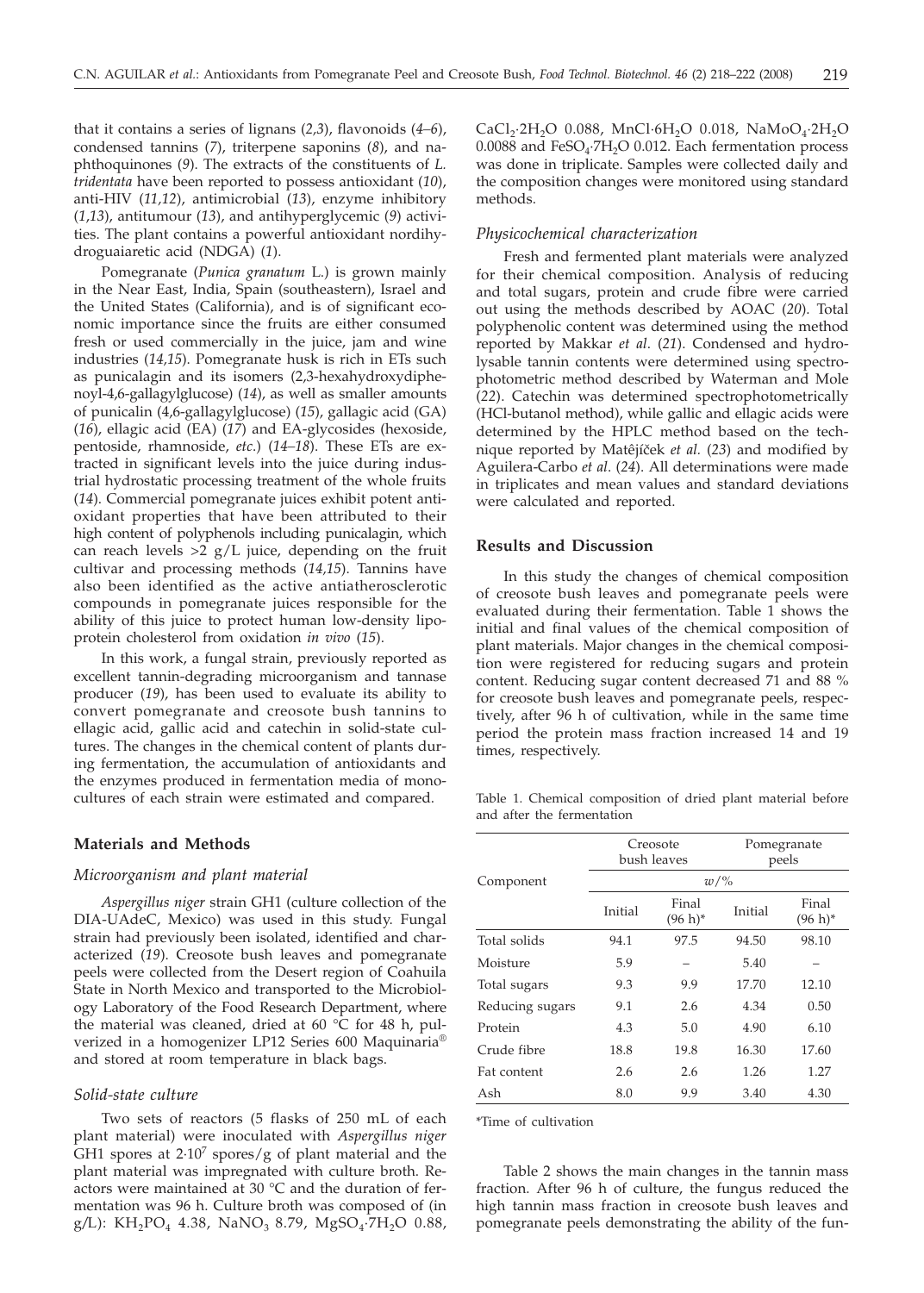|                      | Creosote<br>bush leaves |                     | Pomegranate<br>peels |                     |  |
|----------------------|-------------------------|---------------------|----------------------|---------------------|--|
| Component            | $w/\%$                  |                     |                      |                     |  |
|                      | Initial                 | Final<br>$(96 h)^*$ | Initial              | Final<br>$(96 h)^*$ |  |
| Total phenols        | 55                      | 5.3                 | 8.10                 | 1.9                 |  |
| Hydrolysable tannins | 13                      | 0.5                 | 6.11                 | 0.9                 |  |
| Condensed tannins    | 41                      | 2.3                 | 1.20                 | 0.6                 |  |
|                      |                         |                     |                      |                     |  |

Table 2. Polyphenolic composition of plant material before and after the fermentation

\*Time of cultivation

gal strain to degrade condensed and hydrolysable tannins. Creosote bush has a high tannin level and it is not a limiting factor of the growth of *A niger* GH1, which has the ability to convert the condensed tannins to monomers of catechin (Fig. 1) releasing up to 14 % in 96 h. In the fermentation of pomegranate peels, the fungus did not modify the catechin level because it always remains constant. Similar to these results, the conversion from hydrolysable tannins to gallic acid was very significant in creosote bush (Fig. 2), reaching an accumulation of 6 % at 72 h of cultivation, while for pomegranate peels the fungal fermentation allowed a scarce accumulation of gallic acid.

Ellagic acid was accumulated considerably in both plant materials after fungal fermentation; however, this accumulation was higher in pomegranate peels than in creosote bush leaves, reaching up to 0.9 and 0.5 %, respectively (Fig. 3). These results demonstrated that the high level of hydrolysable tannins in creosote bush leaves corresponds to gallotannins, while in pomegranate peels the hydrolysable tannins are mainly ellagitannins. Considerable progress has been made in recent years in the study of polyphenols from several sources. In this case, the tested plant materials have been poorly studied.

There is published information on physicochemical characterization of creosote bush leaves and pomegranate peels (*25–29*), however, this study reports the most complete information to date, and it is relevant because it includes the polyphenolic content characterization. Results demonstrate a high tannin fraction in creosote bush leaves, mainly of condensed tannins, and the fraction in pomegranate peels corresponds to ellagitannins. It is important to observe that the solid-state fermentation permits the release and recovery of potent phenolic antioxidants from pomegranate peel and creosote bush leaves.

In our study, the percentage yield of phenolic antioxidants was calculated based on the fermented material and not on the corresponding tannin mass fraction. The fungal fermentation process resulted in a high accumulation of gallic acid and catechin level in creosote bush leaves, and ellagic acid in pomegranate peels. Research of microbial production of catechin has not been published until today, in contrast to the microbial production of gallic acid, about which there is a lot of information available, and about ellagic acid the information is more scarce and deficient.



**Fig. 1**. Catechin accumulation during the fungal fermentation of creosote bush leaves  $(\blacklozenge)$  and pomegranate peels  $(\blacksquare)$  in solid--state fermentation



**Fig. 2**. Gallic acid accumulation during the fungal fermentation of creosote bush leaves  $(\blacklozenge)$  and pomegranate peels  $(\blacksquare)$  in solid--state fermentation



**Fig. 3**. Ellagic acid accumulation during the fungal fermentation of creosote bush leaves  $(\blacklozenge)$  and pomegranate peels  $(\blacksquare)$  in solid-state fermentation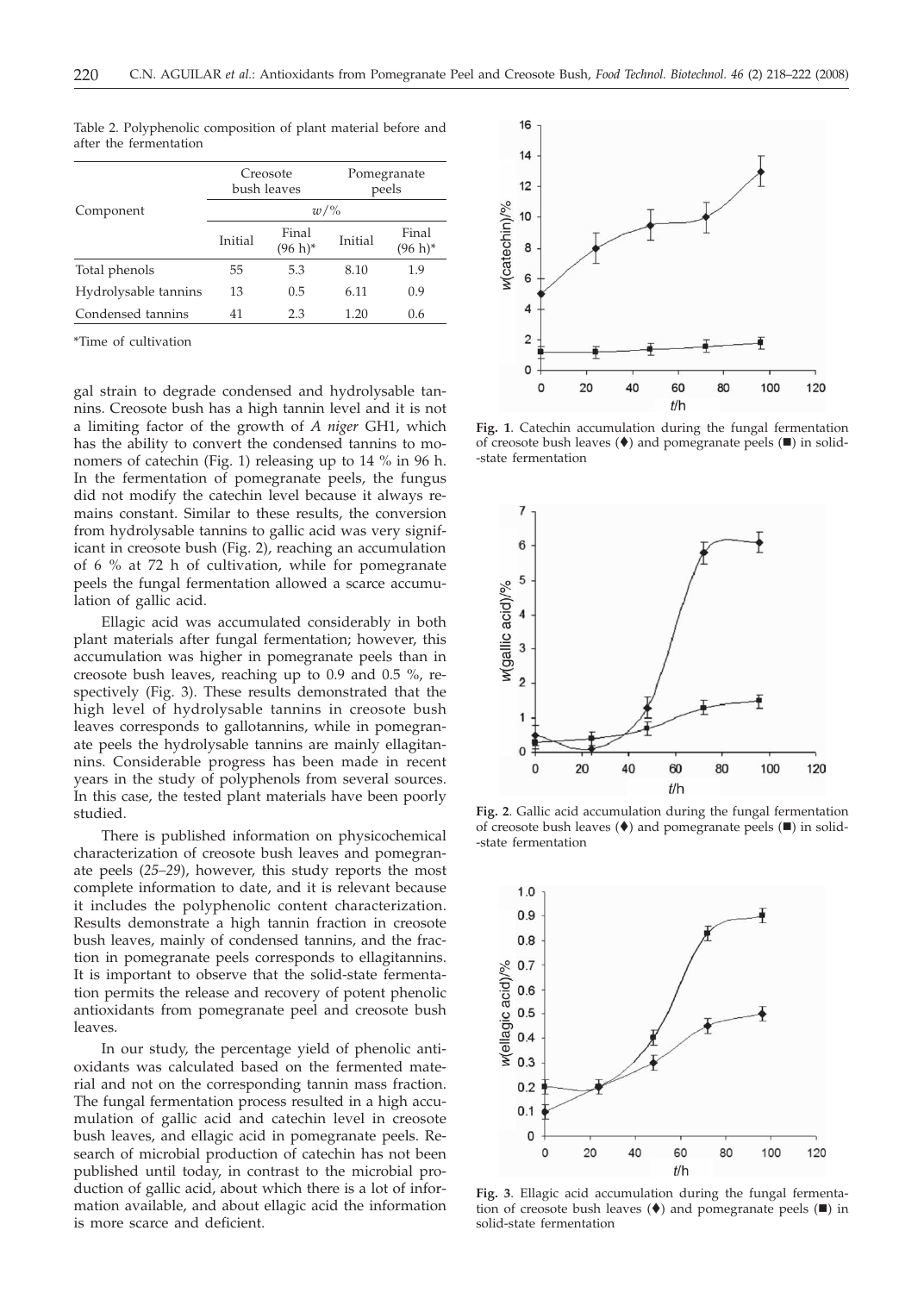Other phenolic antioxidants have been produced in solid-state fermentation, mainly ferulic acid and *p*-coumaric acid from corn cobs enzymatically treated and fermented with *Sporotrichum thermophile* (*30*).

High yields of gallic acid recovery associated with high tannase activities were reported by Kar and Banerjee (*31*) and Kar *et al.* (*32*) during the fermentation of a tannin-rich forest residue (gilo seeds, *Caesalpinia digyna*) or powdered *Terminalia chebula* fruits using the fungal strains *Rhizopus oryzae* and *Aspergillus foetidus* (*33,34*). Recently, gallic acid accumulation yields after fungal fermentation of creosote bush leaves have been improved significantly in comparison with those reported by Treviño-Cueto *et al*. (*29*), who published an incipient stage on gallic acid accumulation by biodegradation of creosote bush tannins giving as a result the possibility of a commercial exploitation of creosote bush as a source of phenolic compounds.

Chemical extraction processes for ellagic acid production have been widely applied in several plants. However, these methodologies are contaminant, expensive and give low yields. For this reason, alternative biological methods have been explored. Vattem and Shetty (*35*) reported the solid-state production of phenolic antioxidants (rosemarinic acid, ellagic acid and resveratrol) from cranberry pomace using the fungus *Rhizopus oligosporus,* and they also reported a maximum ellagic acid production of 400 mg per 100 g of pomace after 12 days of fungal fermentation.

Using valonea tannins from fruit shell of *Quercus aegilops*, Shi *et al.* (*36*) reported high levels of conversion to ellagic acid (21 %) when a coculture of *Candida utilis* and *Aspergillus niger* was employed. In this study, when pomegranate fermented with *A. niger* GH1, the ellagic acid recovery was twice higher than the values reported by Vattem and Shetty (*35*) and 1.25 times higher when creosote bush leaves were fermented.

# **Conclusions**

Although numerous studies have been conducted on biodegradation of tannins and on the degradation mechanism of some simple tannins such as gallotannins, little is known about the pathways and the enzymes involved in breaking of complex tannins, especially about the accumulation mechanism of some intermediates by fungi and yeasts. This work is an initial effort in the accumulation of the antioxidant phenolic compounds by biodegradation of tannins present in creosote bush leaves and pomegranate peels, and further studies should be carried out to optimize the process in solid-state fermentation.

## *Acknowledgements*

Authors want to thank to CONACYT, CONAFOR and FOMIX, Coahuila for the financial support of the research project.

# **References**

- *1.* R.A. Sinnott, D.W. Clark, K.F. Deboer, Nontoxic extract of *Larrea tridentata* and method making the same. *US patent 6039955* (1999).
- *2.* O. Gisvold, E. Thaker, Lignans from *Larrea divaricata*, *J. Pharm. Sci. 63* (1974) 1905–1907.
- *3.* C. Konno, Z.Z. Lu, H.Z. Xue, C.A. Erdelmeier, D. Meksuriyen, C.T. Che, G.A. Cordell, D.D. Soejarto, D.P. Waller, H.H. Fong, Furanoid lignans from *Larrea tridentata*, *J. Nat. Prod. 53* (1990) 396–406.
- *4.* J.J. Chirikdjian, Isolation of kumatakenin and 5,4'-dihydroxy-3,7,3'-trimethoxiflavone from *Larrea tridentata, Pharmazie, 29* (1974) 292–293.
- *5.* M. Sakakibara, T.J. Mabry, A new 8-hydroxyflavonol from *Larrea tridentata*, *Phytochemistry, 14* (1975) 2097–2098.
- *6.* M. Sakakibara, D. Difeo Jr., N. Nakatani, B. Timmermann, T.J. Mabry, Flavonoid methyl ethers on the external leaf surface of *Larrea tridentata* and *L. divaricata, Phytochemistry, 15* (1976) 727–731.
- *7.* P.W. Hyder, E.L. Fredrickson, R.E. Estell, M. Tellez, R.P. Gibbens, Distribution and concentration of total phenolics, condensed tannins, and nordihydroguaiaretic acid (NDGA) in creosote bush (*Larrea tridentata*), *Biochem. Syst. Ecol. 30* (2002) 905–912.
- *8.* H.Z. Xue, Z.Z. Lu, C. Konno, D.D. Soejarto, G.A. Cordell, H.H.S. Fong, W. Hodgson, 3β-(3,4-dihydroxycinnamoyl)--erythrodiol and 3b-(4-hydroxy-cinnamoyl)-erythrodiol from *Larrea tridentata*, *Phytochemistry, 27* (1988) 233–235.
- *9.* J. Luo, T. Chuang, J. Cheung, J. Quan, J. Tsai, C. Sullivan, R.F. Hector, M.J. Reed, K. Meszaros, S.R. King, T.J. Carlson, G.M. Reaven, Masoprocol (nordihydroguaiaretic acid): A new antihyperglycemic agent isolated from the creosote bush (*Larrea tridentata*), *Eur. J. Pharmacol. 346* (1998) 77–79.
- *10.* A. Gonzalez-Coloma, C.S. Wisdom, P.W. Rundel, Ozone impact on the antioxidant nordihydroguaiaretic acid content in the external leaf resin of *Larrea tridentata, Biochem. Syst. Ecol. 16* (1988) 59–64.
- *11.* J. Gnabre, R.C.C. Huang, R.B. Bates, J.J. Burns, S. Caldera, M.E. Malcomson, K.J. McClure, Characterization of anti- -HIV lignans from *Larrea tridentata*, *Tetrahedron, 51* (1995) 12203–12210.
- *12.* J. Gnabre, Y. Ito, Y. Ma, R.C. Huang, Isolation of anti-HIV- -1 lignans from *Larrea tridentata* by counter-current chromatography, *J. Chromatogr. A, 719* (1996) 353–364.
- *13.* W.D. MacRae, G.H.N. Towers, Biological activities of lignans, *Phytochemistry, 23* (1984) 1207–1220.
- *14.* M.I. Gil, F.A. Tomás-Barberán, B. Hess-Pierce, D.M. Holcroft, A.A. Kader, Antioxidant activity of pomegranate juice and its relationship with phenolic composition and processing, *J. Agric. Food Chem. 48* (2000) 4581–4589.
- *15.* B. Cerdá, J.J. Cerón, F.A. Tomás-Barberán, J.C. Espín, Repeated oral administration of high doses of the pomegranate ellagitannin punicalagin to rats for 37 days is not toxic, *J. Agric. Food Chem. 51* (2003) 3493–3501.
- *16.* B. Cerdá, R. Llorach, J.J. Cerón, J.C. Espín, F.A. Tomás-Barberán, Evaluation of the bioavailability and metabolism in the rat of punicalagin, an antioxidant polyphenol from pomegranate juice, *Eur. J. Nutr. 42* (2003) 18–28.
- *17.* H. Ohigashi, Food factors for cancer prevention, *Proceedings of the International Conference on Food Factors: Chemistry and Cancer Prevention*, Springer-Verlag, Tokyo, Japan (1997) p. 2.
- *18.* M. Aviram, L. Dornfield, Pomegranate juice consumption inhibits serum angiotensin converting enzyme activity and reduces systolic blood pressure, *Atherosclerosis, 158* (2001) 195–198.